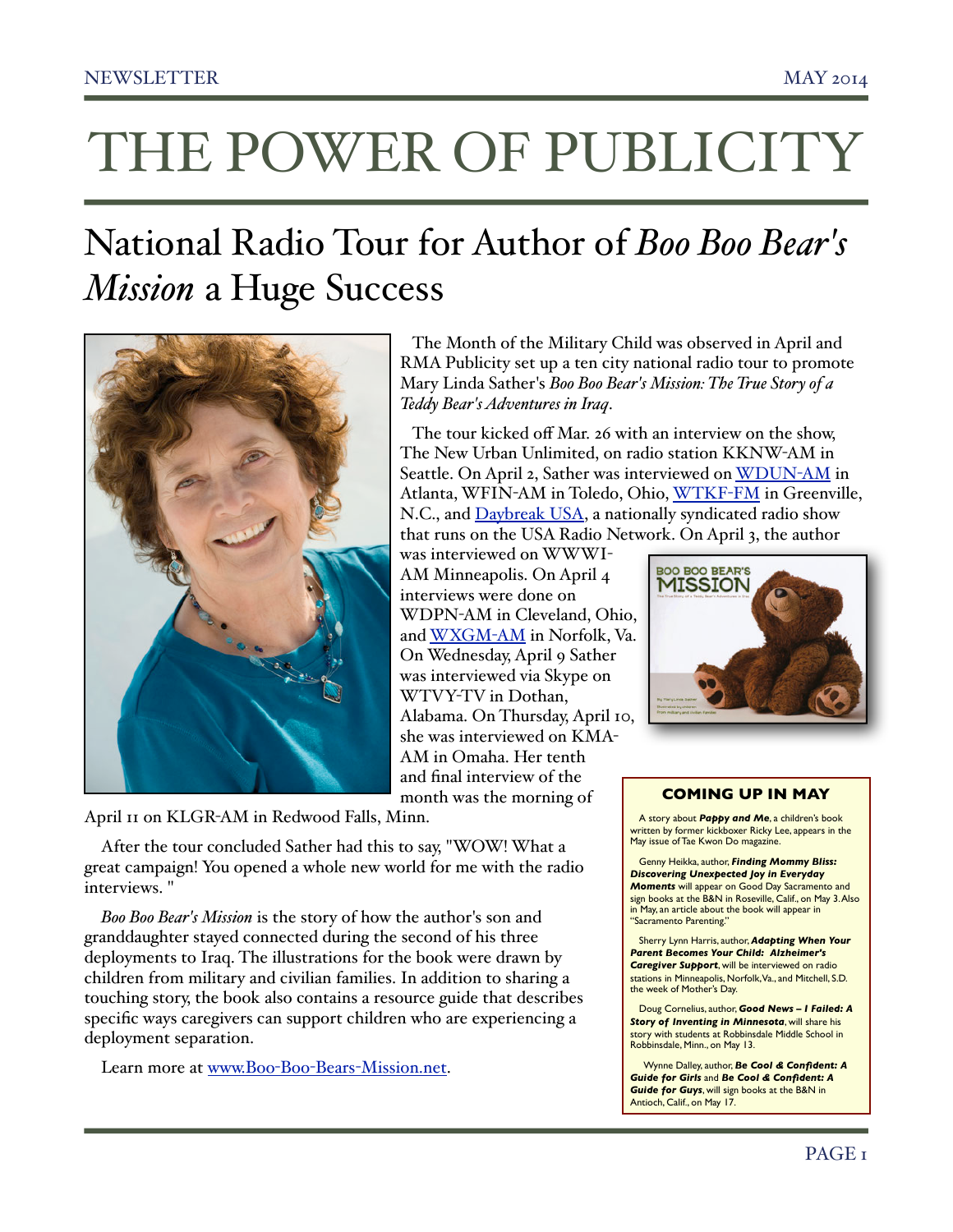# National Alcohol Awareness Month Calls Attention to Murphy's Work to Help Addicts



 April was National Alcohol Awareness Month and Amber Leone Murphy, author, *Can't Keep A Sober Girl Down* and *Can't Keep a Codependent Girl Down*, shared her story of recovery with radio listeners in Baltimore WBAL-AM, Atlanta [WLAQ](http://www.rmapublicity.com/images/stories/Audio/You%20Can)-[AM](http://www.rmapublicity.com/images/stories/Audio/You%20Can) and Mitchell, SD [KORN](http://www.rmapublicity.com/images/stories/Audio/You%20Can)-FM.

 Murphy discussed the huge role her faith has played in her recovery, and all the things she is now doing to help others who need help escaping the grip of addiction. Also in April, Murphy's story was featured on the front cover of *Re!eshed*, a new magazine by the publishers of the Minnesota Christian Examiner. In the article, which RMA Publicity arranged, Murphy shares the story of the role her faith played in her recovery from alcohol addiction, and how she has made it her mission to help others.

Learn more about Murphy's work at [www.CantKeepASoberGirlDown.com.](http://www.CantKeepASoberGirlDown.com)

# Etiquette Expert Wynne Dalley Interviewed on KGO-AM San Francisco



 Etiquette expert Wynne Dalley, author of *Be Cool & Confident: A Guide for Girls* and *Be Cool & Confident: A Guide for Guys*, was interviewed on the Ron Owens Program on [KGO Radio](http://www.rmapublicity.com/images/stories/Audio/Be%20Cool%20and%20Confident%20-%20KGO%20Radio,%20San%20Francisco%20-%20April%2015,%202014%202.mp3) in San Francisco, Calif., the morning of April 15 to promote her upcoming events at Barnes & Noble stores in the Bay Area.

She appeared at th[e B&N in Dublin, Calif](http://store-locator.barnesandnoble.com/event/4691577) on April 16 and the B&N in Walnut [Creek, Calif.](http://store-locator.barnesandnoble.com/event/4694376) on April 17.

 In the *Be Cool & Confident* series, Dalley shares information young people need to know. The guides focus on taking care of one's body and personal appearance in a modern and practical way through good nutrition, makeup, hairstyling and fashion. Also covered, what kids need to know about proper etiquette.

Learn more about the book series at [www.TellMePress.com.](http://www.TellMePress.com)

# Author Gabriel Valjan Signs Books at B&N Stores in Massachusetts and New Hampshire in April

If you enjoy a good spy mystery, an author who is a master at the genre is Gabriel Valjan. His latest novel was just released by Winter Goose Publishing.

*Threading the Needle* is book three in the continuing mystery series featuring Alabaster Black, aka Bianca Nerini. In this



story, the rogue forensic accountant has been handed classified documents that have the potential to destroy careers and expose government secrets. Can she help neutralize the threat before it's too late?

 Valjan signed books at the [B&N in](http://store-locator.barnesandnoble.com/event/4685790)  [Manchester, N.H.](http://store-locator.barnesandnoble.com/event/4685790) on April 19 and the B&N



in Hyannis, Mass. on April 4. More information about the book can be found on [Winter](http://wintergoosepublishing.com/threading-the-needle-now-available/)  [Goose Publishing's website.](http://wintergoosepublishing.com/threading-the-needle-now-available/)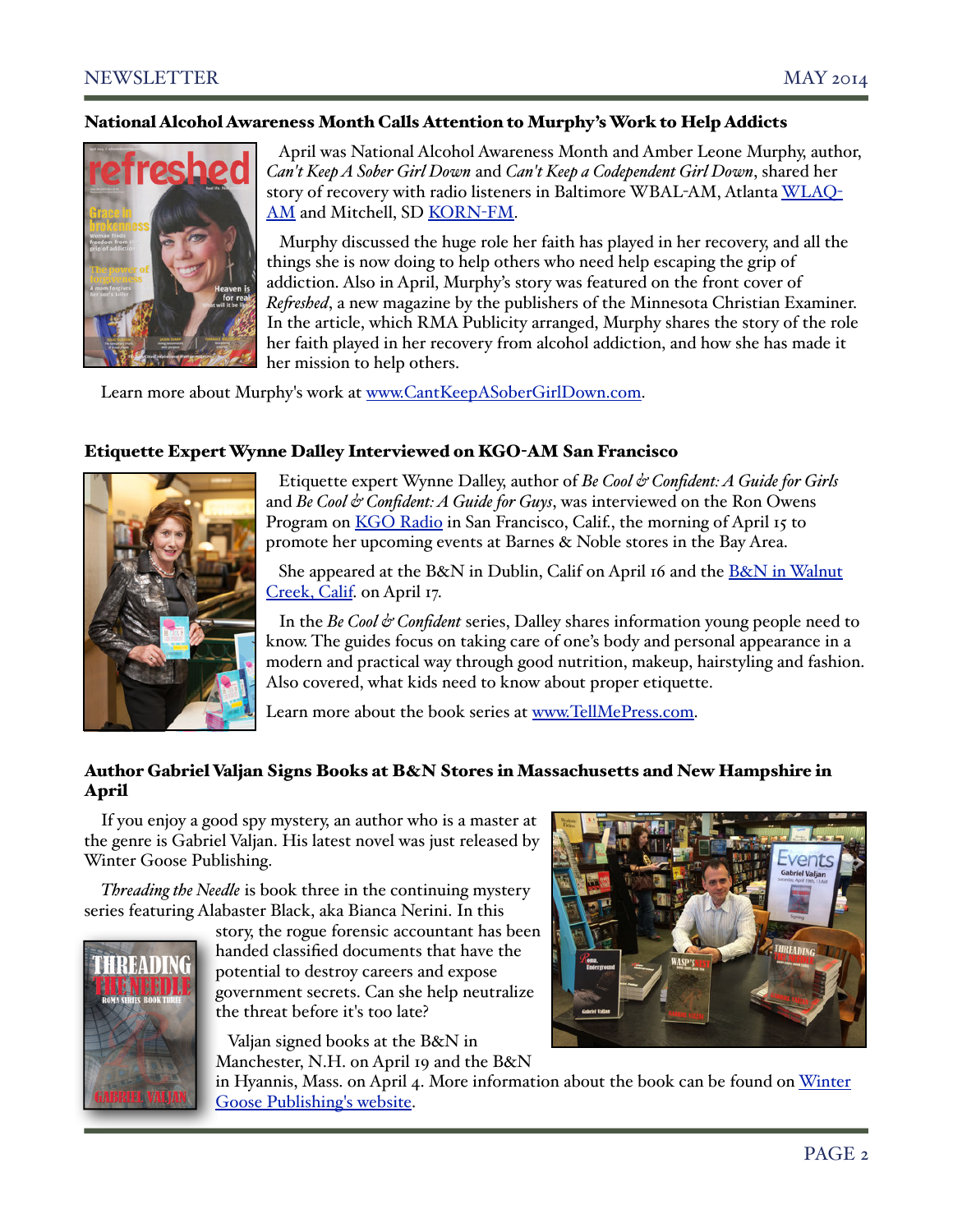### Wood Artist Patrick Plautz Appears on WEAU-TV in Eau Claire, Wisc.



 Wood artist Patrick Plautz appeared on the Noon show for WEAU-TV in Eau Claire, Wisc., on April 21 to promote the [Clark County "Spring into the](http://www.travelwisconsin.com/events/art-tours/clark-county-spring-into-the-arts-studio-tour-39297)  [Arts" Studio Tour,](http://www.travelwisconsin.com/events/art-tours/clark-county-spring-into-the-arts-studio-tour-39297) which took place on April 26 & 27. On April 16, an article about Plautz's work, written by RMA Publicity, appeared in the Tribune Record Gleaner.

 Plautz studio, located at 9647 Gorman Avenue in Willard, Wisc., was among the stops on the tour.

## Author of *The Reluctant Donor* Speaks at Library in Chicago Area



 In honor of Donate Life Month, Suzanne Ruff, author, *The Reluctant Donor*, was invited to speak at the Tinley Park Library in Illinois. The event took place on April 30. *The Reluctant Donor* is the author's memoir about making the difficult decision to donate a kidney to her sick sister.

 Since the book came out, Ruff has become known as a national spokesperson for matters involving kidney donation and Polycystic Kidney Disease or PKD.

More information is available at [www.TheReluctantDonor.com.](http://www.TheReluctantDonor.com)

# he Reluctant Do

### Feature About *Hawaiian Tales* Appears in The Day Connecticut

An article about Tell Me Press' new short story collection, *Hawaiian Tales: The Girl with Heavenly Eyes* by Lee A. Jacobus, ran in [The Day Connecticut o](http://www.theday.com/article/20140426/ENT03/304269987)n April 26.

Amy Barry's article does a very good job of summarizing the content of the book and the author's inspiration.

Also in April, author Lee A. Jacobus signed books at the B&N in Waterbury, Conn. The event took place on Appril 16. Visit [www.TellMePress.com](http://www.tellmepress.com/) for more information about the book.



# *Dances Through Glass* Named a Finalist in Six Categories of the Midwest Book Awards **Competition**



 A book sharing an artist's psychological struggles and passion for dance has been named one of the best books produced in the Midwest in 2013. *Dances Through Glass: A 25- Year Retrospective of Work By Photographer and Painter Po#y Norman* (AVANT Circle, 2013, \$49.95) is a finalist in six categories of this year's Midwest Book Awards competition. Winners will be announced on May 14.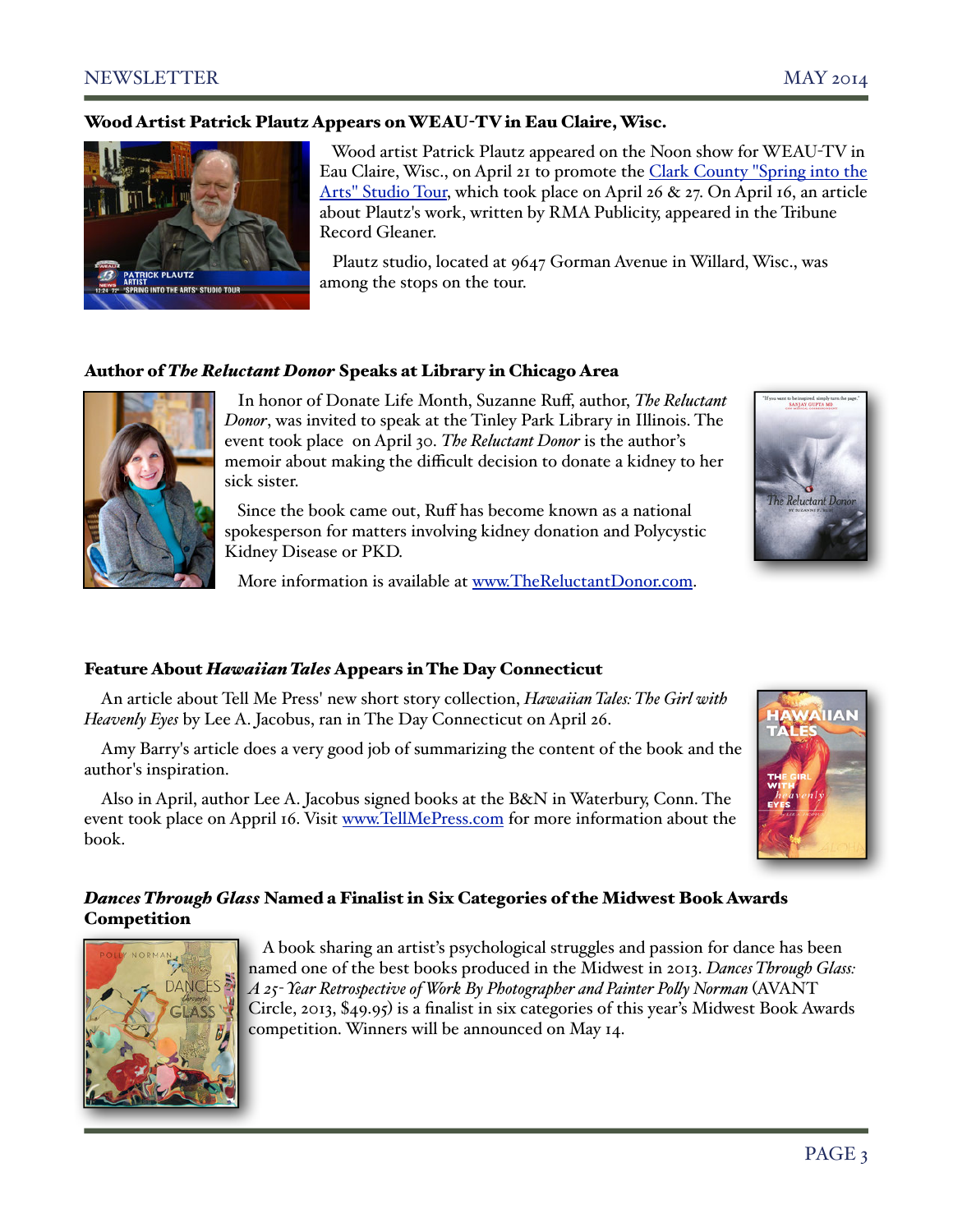# ALSO IN APRIL ...

Gail Black, author, *Asses & Angels: A Journey !om Abuse to Achievement*, was interviewed on WCHE-AM in Philadelphia on April 9.



Karen Kelly, author, *Prospice*, signed books at the B&N in Apple Valley, Minn., on April 12.



# MEDIA OPPORTUNITIES

If your book is relatable to any of the following events observed in May or June, let us know! RMA Publicity may be able to help you secure publicity in the print, broadcast and/or online media for your book.

### **May is...**

Arthritis Awareness Month Get Caught Reading Month Heal the Children Month National Mental Health Month

# **Specific dates observed in May...**

National Pet Week – May 4 - 10 PTA Teacher Appreciation Week – May 5 – 9 Children's Book Week – May 12 – 18 National Etiquette Week – May 12 – 16 National Learn to Swim Day – May 17

## **June is…**

Cataract Awareness Month Child Vision Awareness Month Fireworks Safety Month June Dairy Month National GLBT Book Month

# **Specific dates observed in June…**

National Cancer Survivors Day – June 1, 2014 Family History Day – June 14 Lightning Safety Awareness Week – June 22 – 28, 2014

\* Source: 2014 Chase's Calendar of Events

# RMAPublicity